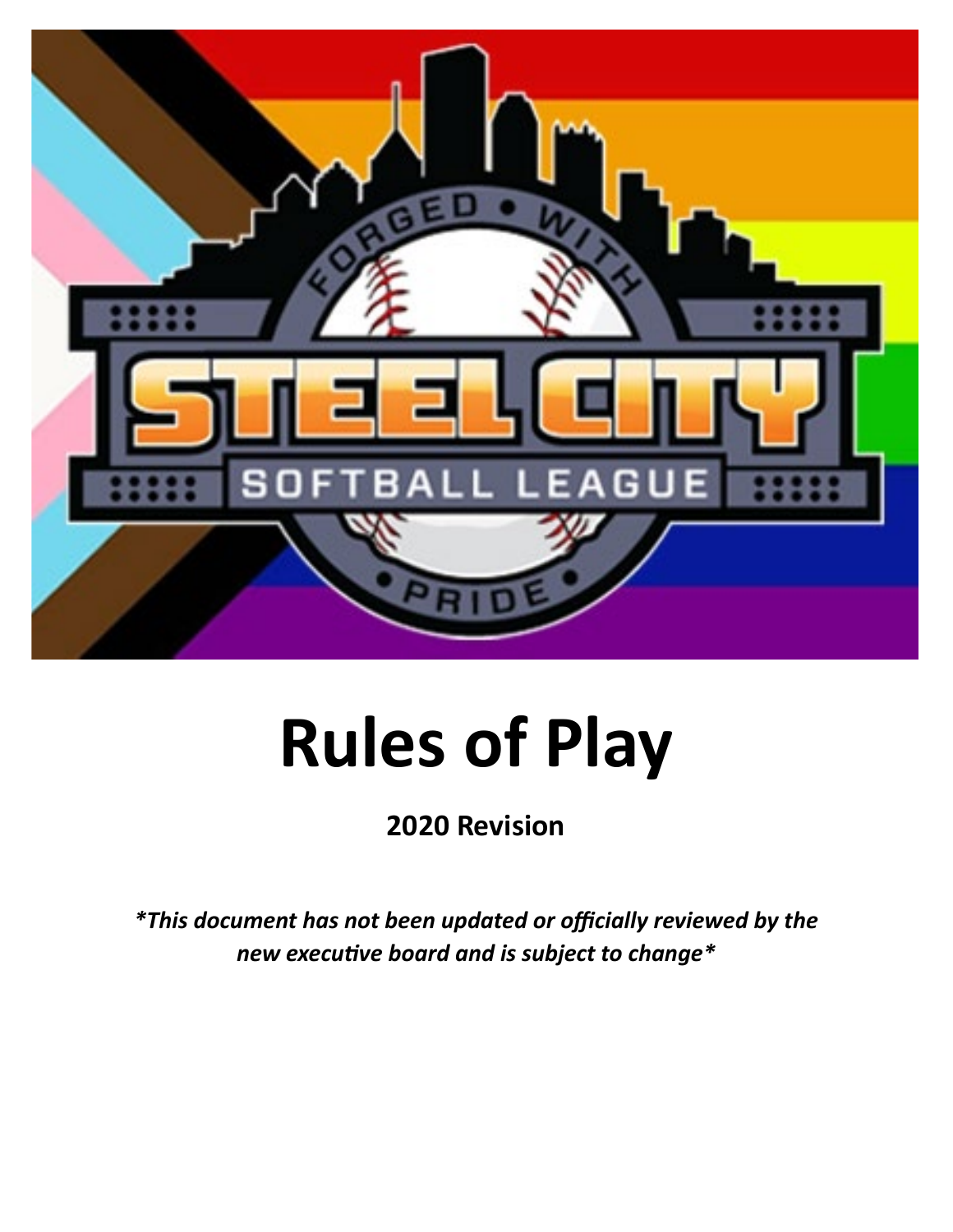## Contents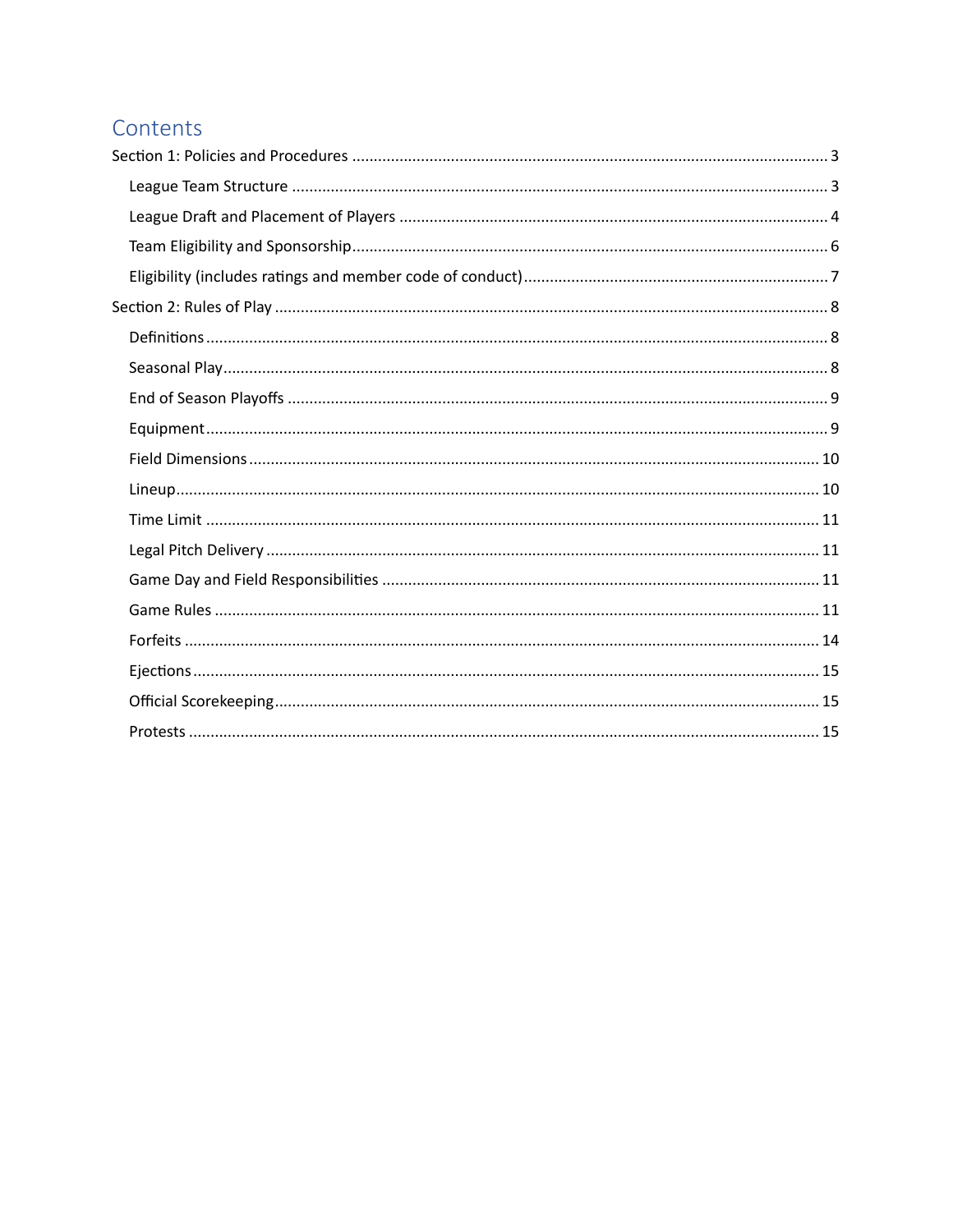## <span id="page-2-0"></span>Section 1: Policies and Procedures

#### <span id="page-2-1"></span>League Team Structure

- 1) Maximum Number of Players Per Team: A team roster shall be comprised of a minimum of 10 and maximum of 20 active individual playing members. The sum of these individual playing members shall comprise the team roster. An unlimited number of additional individual non-playing or Social Members may be included as team members. However, in the event that there are remaining eligible players in the draft and all teams are at the roster limit, if a new team cannot be formed, then a meeting of the appropriate division managers must take place to determine if a team feels they are capable of maintaining a roster above the maximum limit.
	- a. Prior to the start of regular season play, individual playing members will be allowed to form teams within the regulation of this bylaw. No individual playing member may be rostered on more than one team in any given division.
	- b. A team consisting of players new to the league must petition the Board of Directors and can only be admited to the league by a majority vote of the Board of Directors.
	- c. The SCSL definition of a returning team is 4 (four) members or more are considered a returning team.
	- d. In the event that a team has members that are "Active Duty" military personnel, the Executive Board can adjust the number of players allowed on that particular team, as to not place the team at a disadvantage by having less than 10 players.
		- i. In this instance, the team captain is to formally approach the Executive Board to seek the addition of players, prior to the individual being added onto the team. All requests must be approved by the Executive Board.
- 2) Adding Players: Members can be added to a team roster up until the close of registration.
	- a. If a manager finds a new player for their team, the player will be placed appropriately.
	- b. If the SCSL has found the new player through a league sponsored event solely for the purpose of signing new members up then the player will be placed in the draft for appropriate placement. This allows for the player to be placed at the appropriate level of play and the current need of the league.
- 3) Team Dissolution
	- a. Any team that fails to meet the criteria set forth by this bylaw can be subjected to disciplinary actions or dissolution at any time during the season by a vote of the Board of Directors.
	- b. The Board may also impose specific penalties on this team or its members.
	- c. Individual Members of the dissolved team may be individually suspended or reassigned to other teams by the membership commitee.
	- d. If team dissolution occurs during the normal playing season, all games to be played thereafter will be forfeited with the opposing team taking credit for a win.
	- e. Additionally, no team which the Board has deemed appropriate for disciplinary action or dissolution my represent the league at any affiliated tournament without prior approval of the Board of Directors. Teams may also be suspended from any league playoffs.
- 4) Team Voluntary Dissolution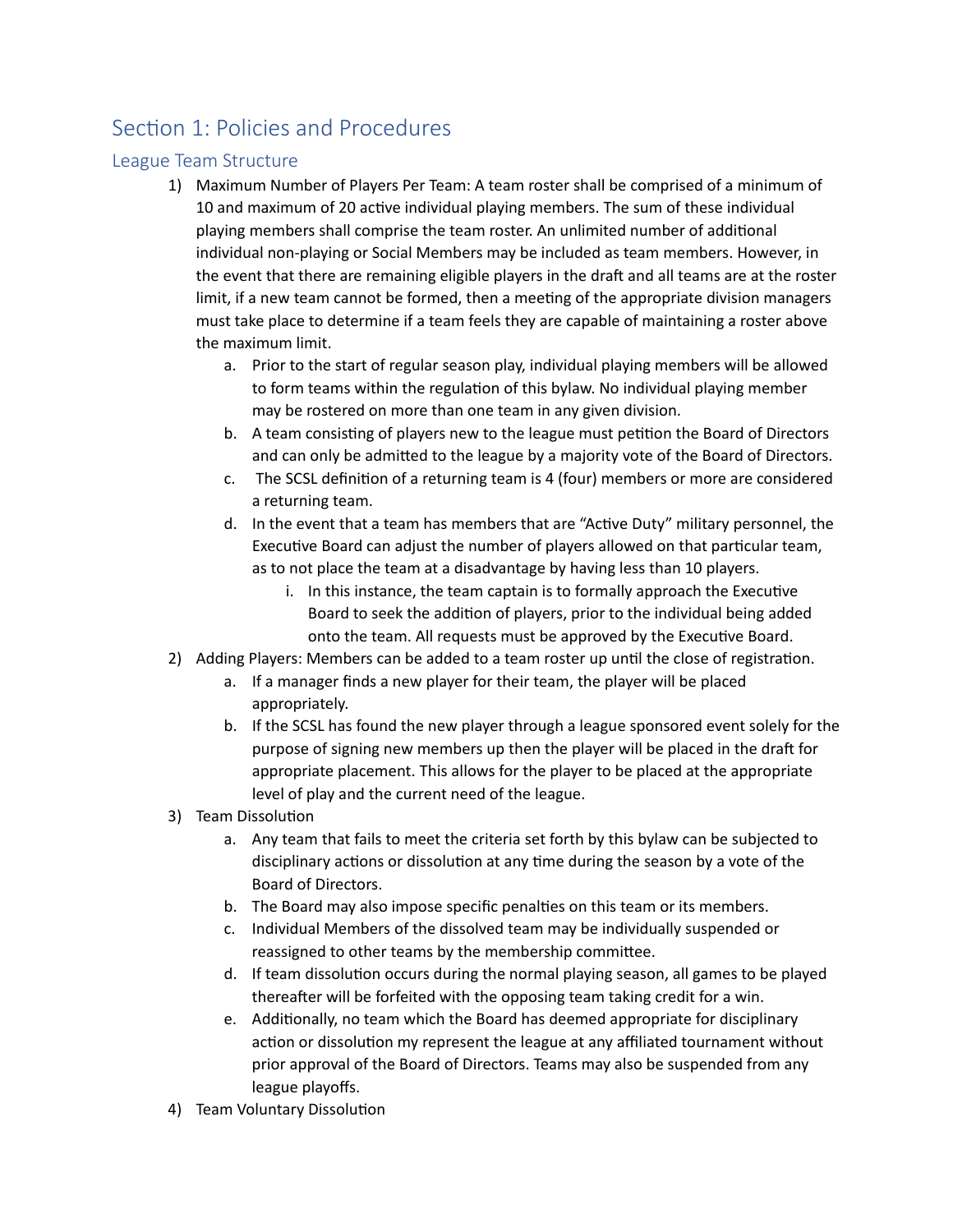- a. If there is a possibility of a team dissolving it must be brought to the attention of the Executive Board immediately. All attempts should be made to keep the team together. Coaches and managers of other teams are not permited to recruit members until official notice from the Executive Board.
- b. Team dissolution occurs by a majority team vote. The vote must occur with an executive board member present during a team meeting. All members of the team must be present and have a vote. The executive board member must contact all members of the team not present at the meeting. The executive board member that was present will present the results to the Board of Directors at the next Board of Directors meetings. An emergency Board of Directors meeting must be called if the Board of Directors meeting is more than one week away.
- c. All team entrance fees will be retained by the league.
- d. Timeframe of dissolution:
	- i. **Before the season draft**. After all efforts have been made to keep the team together have failed and there are not enough people in the draft to field the vacant slots of the team, existing members can choose to be placed in the draft or approach another team.
	- ii. If a team dissolves after the draft existing members will have the choice to enter the draft or join another team. New members will be placed into the draft. Every attempt will be made to place members on teams. Members of the dissolved team will be placed into a draft and chosen where the draft left off based on "League Team Structures" of this document.
- e. Any discrepancies or disputes will be settled by the Executive Board.

#### <span id="page-3-0"></span>League Draft and Placement of Players

- 1) New members, returning members not on a team, and returning members who choose to do so will be included in the draft.
- 2) The order of team selection will be the reverse order of the previous season's standings from lowest to highest. All new teams will be added after. If there are more than two new teams a coin flip will determine the final order. Team representatives may choose to skip their turn in any round of the draft. A team that skips a turn would be eligible to return during the next round of picks, if desired.
- 3) Partners/friends in the draft and new to the league may request to be on the same team. It is suggested but not required, that this request be honored, as long as, both players can play in the same division. In the draft, a team can pick the friends/partners, in the following round of picks that team will be skipped, and then continue with a pick the following round. (i.e. two people count as two picks).
- 4) Team rosters are permited to go up to 20 players. Any team may elect at their own decision to fill rosters to this number. For purposes of the draft, the SCSL will consider your roster full at 16 paid members. If there are paid members in the draft and your team has less than 16 paid members then you will be expected to draft players to this level or they will be assigned to your team, when available.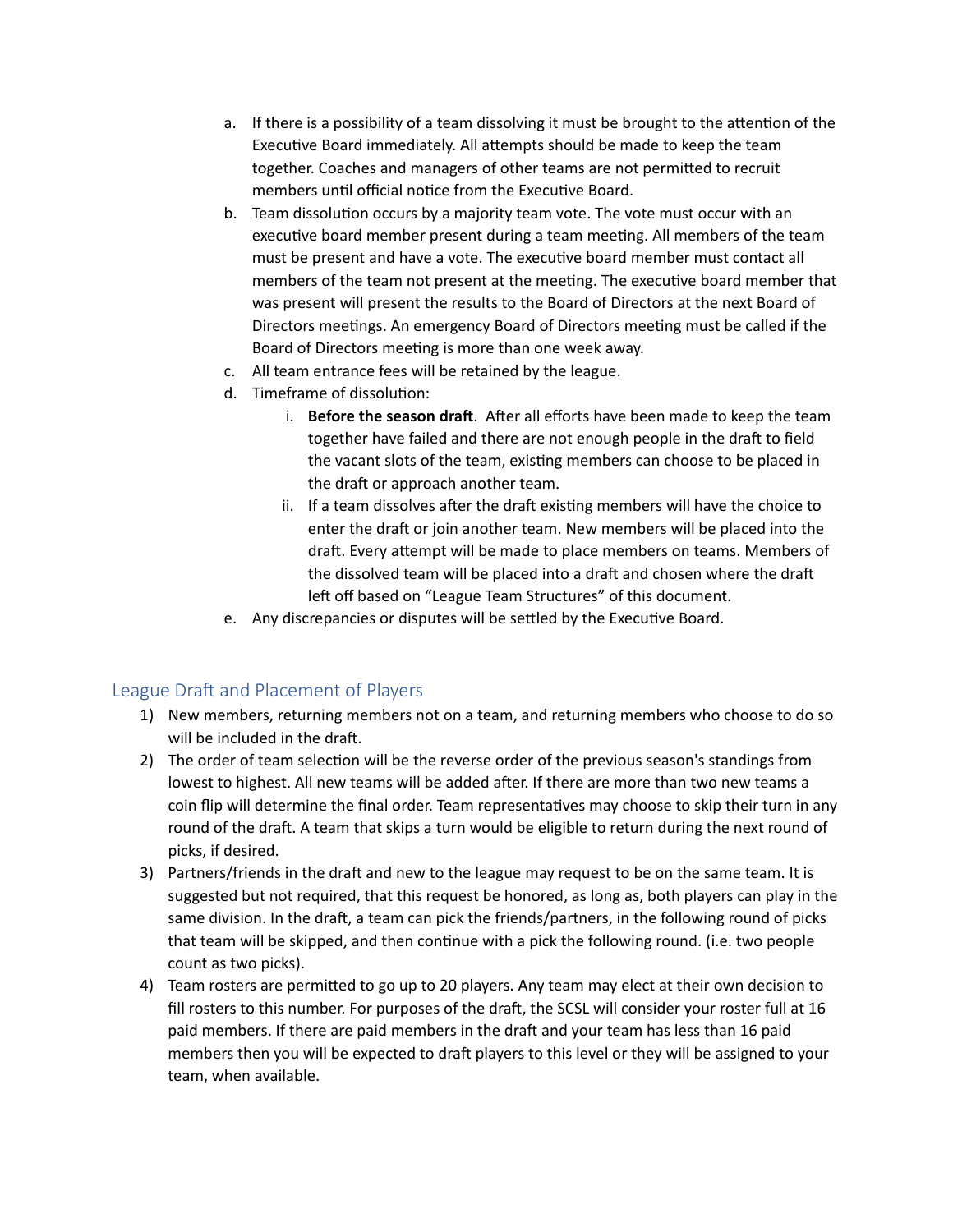- 5) Any returning or new team not formed by the Executive Board at the time of the Draft, must consist of at least 10 paid players at the time of the draft or they will be considered to not be a team and all paid players in this situation will be deemed to be part of the Draft and subject to its rules. A returning team with 7 or fewer paid players may petition the Executive Board prior to the draft to explain why, based on their circumstances, the team will be a viable team unit, how they plan to get sufficient paid players, and thus be allowed to par�cipate in the dra�. If, prior to the draft a team with 7 or fewer players is deemed not viable, returning members may choose to move to an existing team or enter the draft.
- 6) Prior to starting the draft, each team in its division will be looked at for its number of paid players. All open slots per team of paid players that are less than 16 will be added up. These numbers will then be compared by division with the total number of paid players available by division in the draft. If, after this review, it is determined that there are at least 10 paid people more in that divisions draft pool than teams are wanting to draft then a new team consisting of 10 players will be created by the Executive Board first out of the players available for the draft, then the draft will proceed in the order outlined in "Protests and Appears" within the Code of Conduct document . This team would then join in the draft process with a representative from the Executive Board acting as manager for this team. i.e.- if all teams in a division need 15 total players to take their respective paid rosters to 16 and there are 27 or more players available in that division, then a new team consisting of 10 players will be formed first, and then the draft will proceed with all remaining players.
- 7) A new team will only be formed by the League at the draft if the League has identified a person or persons to take a leadership role for the new team in advance. No new team will be formed without adequate leadership as determined by the Executive Board.
- 8) Any team with 16 or more paid players on their roster will be required to PASS in the draft order until all team rosters in that division are brought up to 16 paid players. Once all rosters are at 16 and additional players remain, they can resume their spot in the draft. No team will be permitted to draft players once their paid roster reaches 20.
- 9) If all playing positions on existing teams within a division are filled and there are not enough players to form a new team and new paid players still remain undrafted they will be refunded their money and told that all team roster positions are filled. If they would like, they will be placed on a waiting list and should teams require players after the season starts they will be added first and have their player fee waived by the league. No team may add any other player to their roster while players in their division remain on this waiting list. All waiting list players must be assigned a team first.
- 10) Potential new players who contact the League and want to become members after the draft and team roster spots within that division are open will be placed on a team by means of a continuation of the draft, which would follow the same order as on the day of the draft. Any team may opt to skip a turn, but they would be eligible to return during the next round of picks, if desired. If all playing positions are full, these new players may join the waiting list outlined in §1 VII. I at their option.
- 11) When extraordinary circumstances arise, which can impact the formation of a team or impact the draft, a team representative should present the circumstances to a member of the Executive Board at least seven (7) days prior to the spring training/draft date. The Executive Board should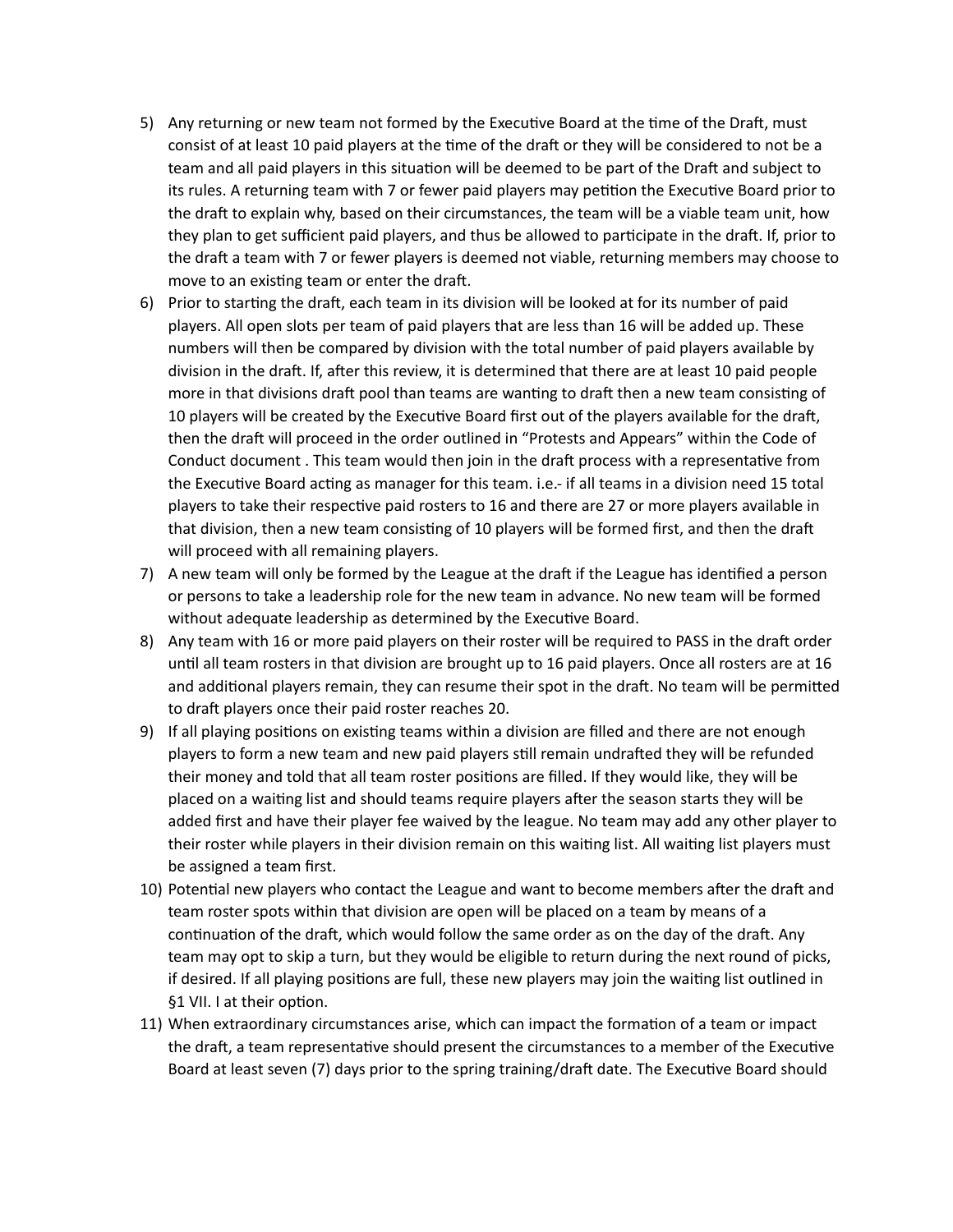review the circumstances and decide if procedures need to be altered in order to benefit the SCSL's growth and morale.

- 12) Any team that does not participate in at least 1 membership drive will not be able to draft players. However, their roster will be brought up to 16 paid players at the end of the draft if paid players remain undrafted. Participation in a membership drive consists of two or more team players on your playing roster attending and running/assisting with a League arranged Membership Drive Event, if required by the Executive Board.
- 13) A method determined by the Executive Board will be determined to assign teams to the appropriate division.

#### <span id="page-5-0"></span>Team Eligibility and Sponsorship

- 1) All returning teams from the previous season will have voting privileges until April 1 at such time the team would need their team fee paid or ten paid players to retain the right to vote. Any new team may claim the right to vote once their team fee is paid or they have ten paid players.
	- a. Special circumstances on a team's eligibility will be determined by the Executive Board. Upon payment as outlined above, all voting privileges will be reinstated.
	- b. Members of the Executive Board except for the Commissioner shall have one equal vote. In the event of a tie vote, the Commissioner shall be responsible for casting the deciding vote.
	- c. Teams will be responsible to provide their own equipment, including bats, and uniforms, in conformance with regulations.
	- d. Teams are also responsible for an annual entrance fee. The annual fee will be determined by the Finance Commitee and League Treasurer.
		- i. The annual fee will be communicated to the league, prior to the initiation of registration for that specific year.
	- e. The fee must be paid within 4 weeks of Opening Day.
	- f. If the fee has not been paid within the specified time, the team will be suspended from play. All scheduled games during the suspension period will be counted as a 7-0 forfeit.
	- g. Once the fee is paid, games will begin as regularly scheduled. These forfeited games cannot be replayed and will stand as forfeits.
	- h. If the team defaults on full payment, the entire team is expelled and all of the team's scheduled games for the season will be counted as 7-0 forfeits.
	- i. If a team is suspended all members of the team will be notified by the Board of Directors. Additional fees may be assessed on the team as deemed necessary by the Executive Board for services necessary to participate in the league. The Executive Board may authorize payment of fees and/or loan equipment to a team if league monies are available.
	- j. Teams will be allowed to hold fund-raisers and to obtain sponsorship as necessary to meet expected monetary expenditures.
	- k. In order to assure the charter of the league is upheld, all fundraising endeavors must be approved by the chair of the fundraising commitee.
	- l. It is the responsibility of the team manager to contact the chair of the fundraising commitee to schedule and gain approval of the proposed fund-raisers.
	- m. League fund-raisers take precedence over team fund-raising efforts. Additionally, the Executive Board will review all sponsorship of teams. If a conflict to the league charter is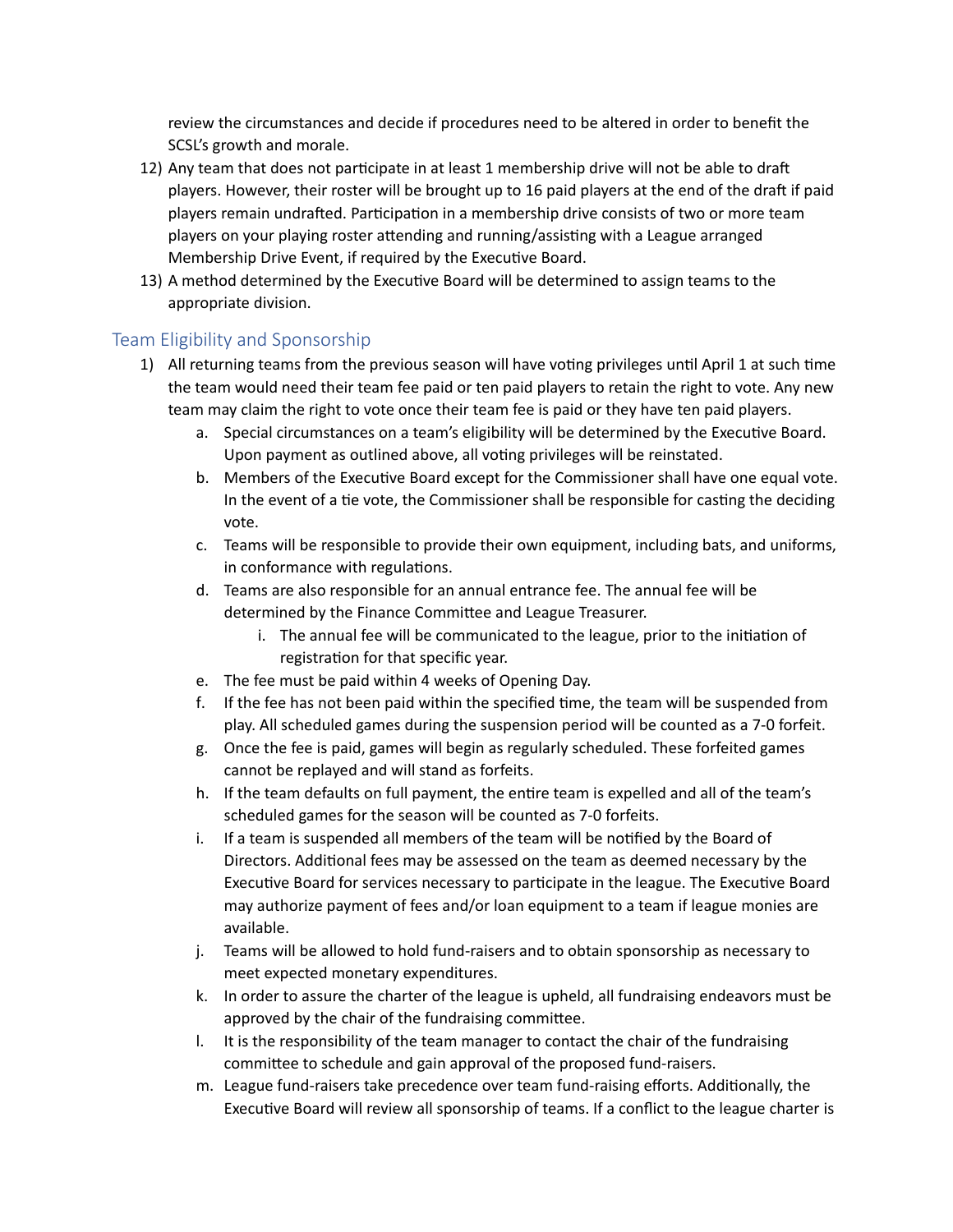evident due to said sponsorship, the Executive Board may deny sponsorship of a team by that specific sponsor.

n. During the regular season, each eligible playing member of a team must play a minimum of two innings per game during a double header and at least one at bat. Ineligible players that are present must be reported to the umpire prior to the start of the game.

#### <span id="page-6-0"></span>Eligibility (includes ratings and member code of conduct)

- 1) **Age Limit**: All players on the official roster must be 18 years of age or older at the start of the season.
- 2) **Fees**: All team registration and member fees, and any other outstanding fees, must be paid at registration.
- 3) **Waivers**: Each season, all, members must accept the Player Code of Conduct prior to playing in the league.
- 4) **Ratings**: Recommendations may be made by the Executive Board or designated committee for individual players to participate in a particular division by team elevation or player transfer. In the event of an implemented ratings enforcement scheme, these recommendations may be hold of requirement with approval of said implementation by the Board of Directors. In such case, all unrated SCSL members are required to attend one of the two Spring Training Clinics for rating evaluation by a Ratings Committee. If a new player cannot attend one of the two Spring Training Day Clinics then that new player must notify the Ratings Committee and Executive Board prior to missing the first Spring Training Day Clinic to ensure proper ratings are completed prior to the start of the season. If there is extenuating circumstance that prevents such notification the Executive Board and Ratings Committee needs notified in writing prior to the start of the season.
- 5) **Transfer**: A member may transfer between teams under extenuating circumstances only one time during the season after submitting a written request to the executive board with the writen consent of the player's new team.
	- a. In situations where members of teams may have irresolvable issues or conflicts with his or her team that member should first address these maters with his or her coach or manager. If the player's conflict is unresolved by/ with the coach or manager, then the player should approach a member of the executive board.
	- b. If a coach or manager is approached by a player from an opposing team, that coach or manager will inform that player's coach or manager and a member of the executive board. If the player's conflict is unresolved, the player will go into the draft or the executive board reserves the right to appropriately place the player on another team. Once the player has changed teams, only games played with the new team counts towards playoff eligibility. This is defined as half of those divisions' games from the date when the player joined the league. A coach or manager at no time shall approach members of other teams for recruiting purposes.
- 6) **Post Season Eligibility**: For post-season play, a player must have been present at and listed on the lineup card/roster for at least 6 regular season games. Players must take the field (including EH) for at least a 2 innings of a game in which he and/or she is present. It is each team's managers responsibility to see that these records are accurately kept. All managers must submit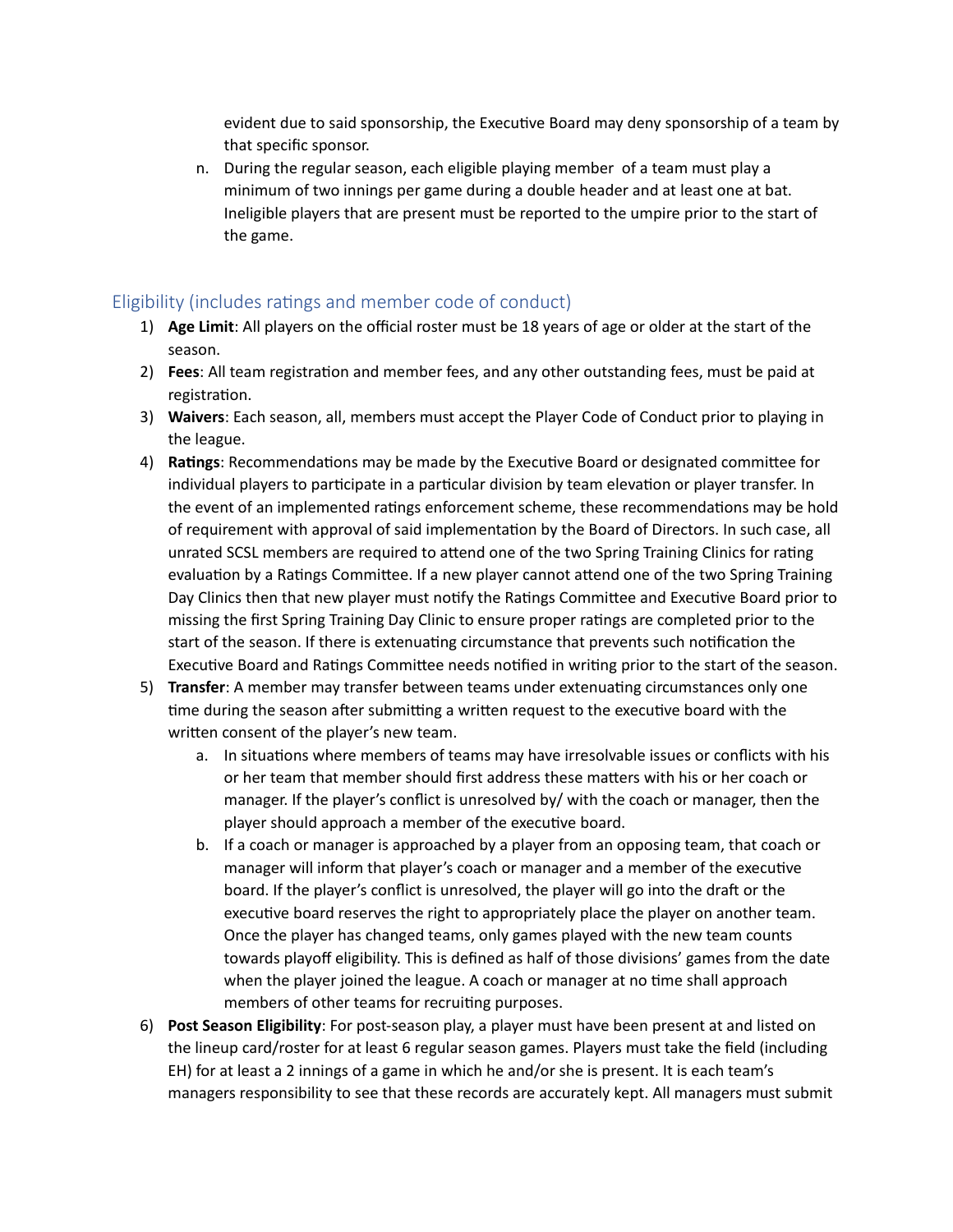a lineup card/roster to the official Division Representatives who are responsible for following up on all questions of eligibility.

- 7) **Playing an Ineligible Player**: If a team plays an ineligible player, the team will forfeit all games played in by that ineligible player. A team can contest a player's eligibility. To contest the eligibility of a player, you must register an official protest to the umpire in the game in which you suspect that player is playing. For more information on protest procedures, refer to section XII Protests of this document.
- 8) **Required Fielding of Players**: During the regular season each eligible playing member of a team must play a minimum of two innings per game during a double header and at least one time at bat. Ineligible players that are present must be reported to the umpire prior to the start of a game.
- 9) Participation: Players must participate in 6 regular season games or the equivalent per rainouts and cancelations in order to maintain playoff eligibility.
- 10) Member Code of Conduct
	- a. A team, team member, manager, team official, administrator, spectator, volunteer or umpire may be subject to the complaint process up to and including expulsion from the league for the following:
		- i. Any player ejected by an umpire is automatically suspended from the team's next game and may be subject to further actions by the Board after an investigation of the incident is completed.
		- ii. Verbal abuse or swearing at the umpire or opposing players are grounds for ejection from the game.
		- iii. Only the manager or coach represents the team in all discussions with officials and the opposing team.
		- iv. All paid playing members must sign and acknowledge the Member Code of Conduct. Acknowledgement of the Member Code of Conduct counts as first warning.
		- v. Commission of fraud, such as playing under an assumed name, falsifying an affidavit or roster or giving false information to league officials.
		- vi. Bullying, hazing, harassment (including sexual harassment), emotional misconduct, physical misconduct, and sexual misconduct directed at a league member, while acting in a league capacity or at a league event.
		- vii. Other misconduct that reasonably calls into question the participants suitability to participate in the applicable activity.

### <span id="page-7-0"></span>Section 2: Rules of Play

#### <span id="page-7-1"></span>**Definitions**

#### <span id="page-7-2"></span>Seasonal Play

- 1) Season Play
	- a. Prior to registration, the Executive Board will communicate the official league calendar to all members.
	- b. Each team will play a minimum of 16 games.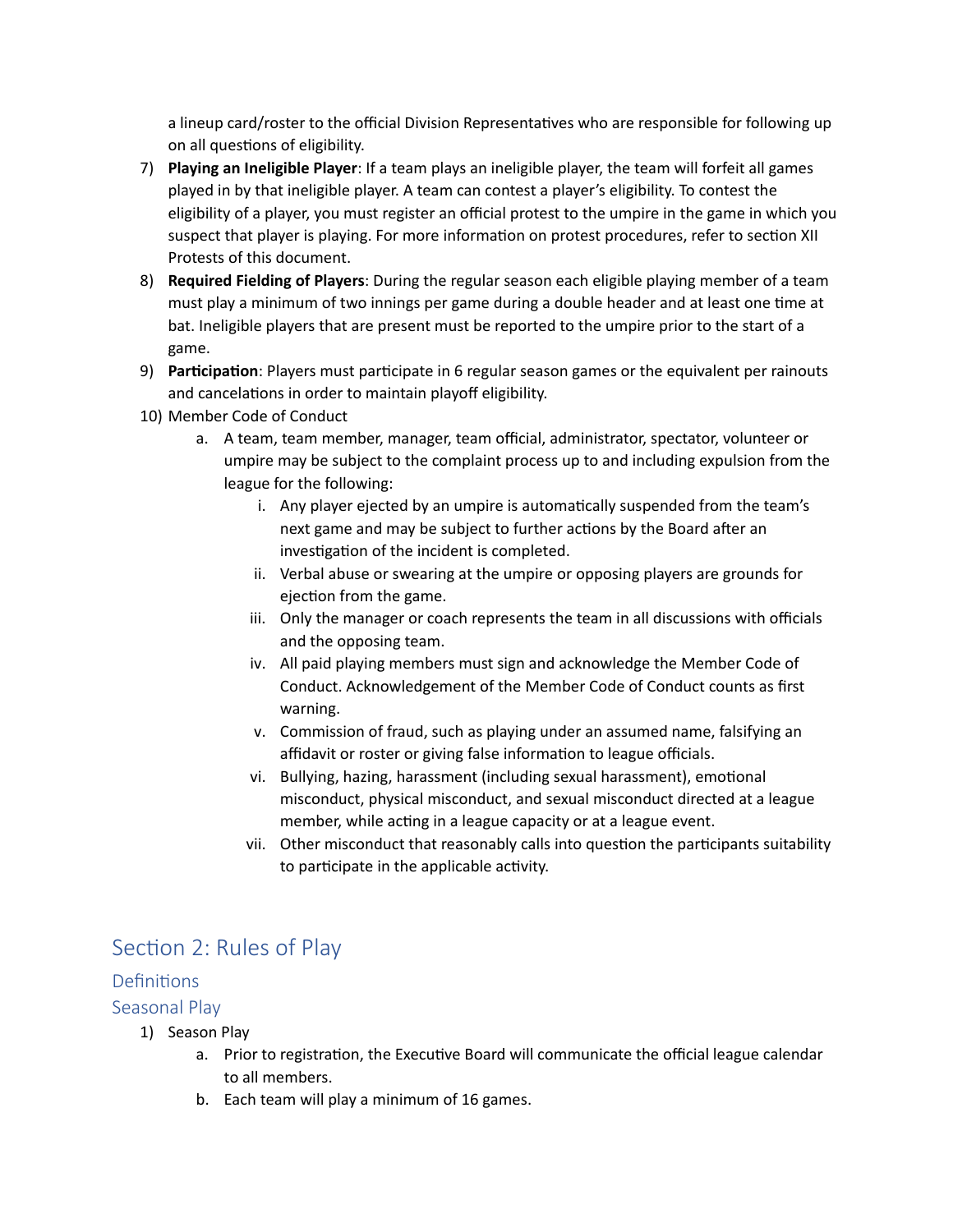- c. Games may be played any days the league has facilities available.
- d. The Executive Board will be responsible for coordination of season play.
- e. Any team forfeiting more than 50% of their games may be excluded from league playoffs.
- 2) After the season, teams in all SCSL Divisions will be ranked in succession per the following method:
	- a. Win/Loss Record
	- b. Head-to-head competition with teams tied
	- c. Teams with the less points scored against
	- d. Teams with higher points scored differential
- 3) Ranking for end of season playoff seeding will be determined by the regular season standings.

#### <span id="page-8-0"></span>End of Season Playoffs

- 1) End of season playoffs will be double elimination at the conclusion of the regular season play.
- 2) End of Season Playoff rosters will be due one-week prior to determine player eligibility. Rosters must be submitted to the respective division commissioners.
- 3) Any team forfeiting more than 50% of their games may be excluded from league playoffs at the discretion of the Board of Directors.

#### <span id="page-8-1"></span>Equipment

- 1) **Catcher's Mask/Face Guard**: Each team's catcher is highly encouraged to wear a catcher's mask or face guard, but it is not mandatory.
- 2) **Uniforms**: Team members must wear like colored shirts with a number on the back that is at least 6 inches (6") in height. No two members of the same team may wear the same jersey number. Only the blood rule and the first two weeks of the regular season supersede this rule. So�ball shoes are recommended for all players, but not required. No metal cleats are allowed. Bandannas are acceptable, but are not to be worn around the neck. Exposed jewelry cannot be worn, although earrings or rings may be taped over.
- 3) **Blood Rule**: any visible sign of blood must be covered. If there is blood on a player's jersey, he/she must change it. He/she will also be allowed to wear another player's jersey, a jersey of the same color, or another shirt when an alternate jersey is not available.
- 4) **Game Balls**: The first Home Team of the day is responsible for making sure enough new games balls are provided per game taking place that day. 2 new game balls are to be provided per game. Game balls to be used are determined based on the official softballs approved by ASA/USA (12" - .52COR/300Comp.)
- 5) **Bats**: All bats for both divisions must conform to the ASA/USA equipment standards. The current ASA/USA Non Approved Bat List from the ASA/USA website (http://usa.asasoftball.com/e/build\_batlist\_w\_pics\_2000.asp)can be found in this document. The ASA/USA Non-Approved Bat List will be enforced. An additional list of bats that have an ASA/USA mark and are non-approved can be found here: [htps://www.teamsideline.com/Org/Content/\\_GetDownload.aspx?d=uTcuMkSSvamyZ%2FKbNxZ](https://www.teamsideline.com/Org/Content/_GetDownload.aspx?d=uTcuMkSSvamyZ%2FKbNxZM4trounABG41CbSCQ26zyKyQ%3D) [M4trounABG41CbSCQ26zyKyQ%3D](https://www.teamsideline.com/Org/Content/_GetDownload.aspx?d=uTcuMkSSvamyZ%2FKbNxZM4trounABG41CbSCQ26zyKyQ%3D)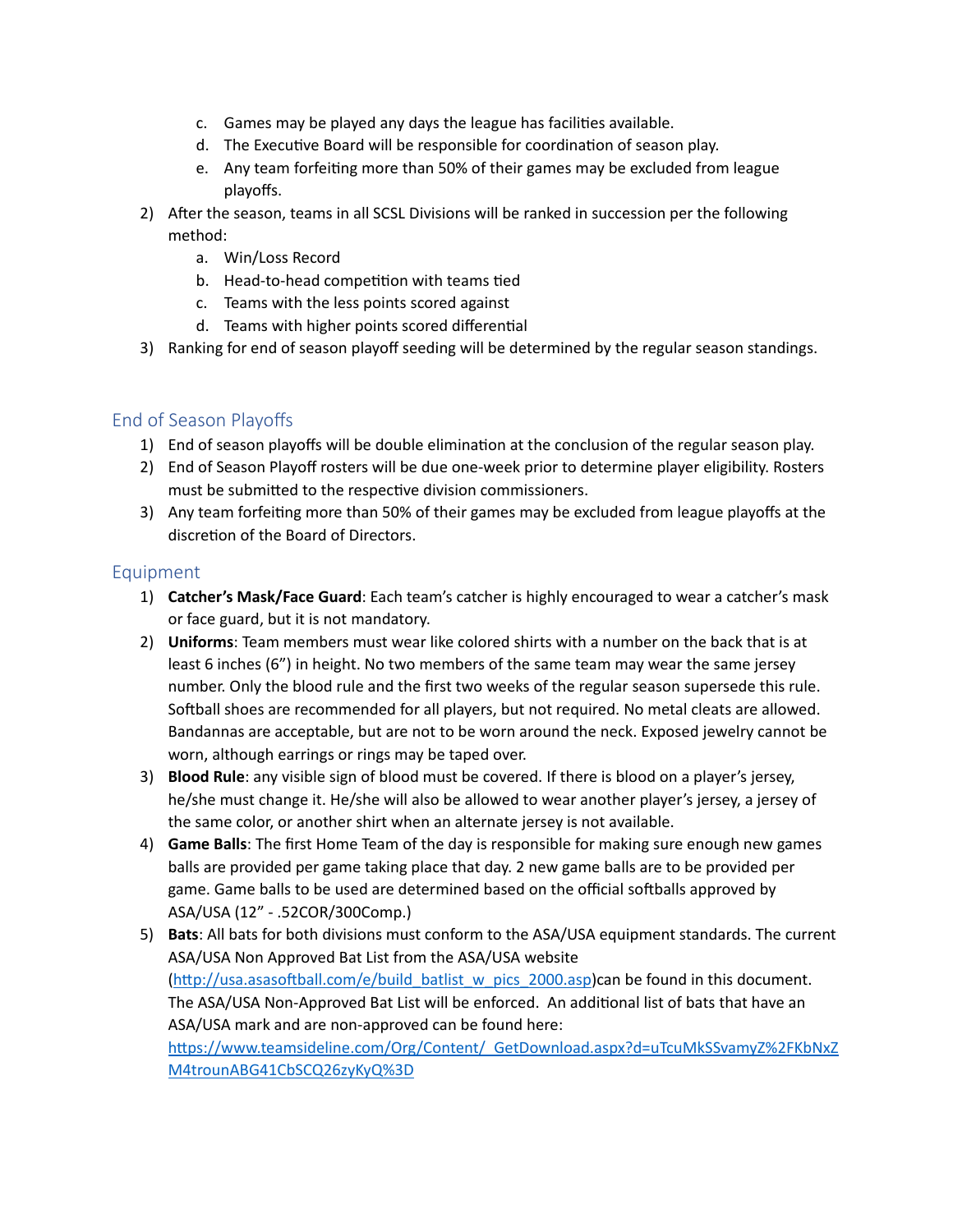- a. The Official bat must bear either the ASA/USA approved 2000 certification mark, the ASA/USA 2004 certification mark as shown below, or the ASA/USA 2013 Certification Mark (Slow Pitch ONLY) as shown below and must not be listed on an ASA/USA Non-Approved Bat List with Certification Marks, and must be included on a list of approved bat models published by the ASA/USA National Office; or must, in the sole opinion and discretion of the umpire, have been manufactured prior to 2000 and if tested, would comply with the ASA/USA bat performance standards then in effect.
- 6) **First Aid**: The league will provide first aid kits in the game day bins. There will be 1 First Aid Kit per bin. The first home team is responsible for making sure that a First Aid kit is included in the bin along with the rest of the game day equipment.

#### <span id="page-9-0"></span>Field Dimensions

- 1) The distance between all bases is 70 feet.
- 2) The distance between the tip of home plate and the pitcher's mound is 50 feet.
- 3) The distance from the tip of home plate and the second base is 98' 11  $15/16$ " on a 70 foot diamond.

#### <span id="page-9-1"></span>Lineup

- 1) Number of Starting Players (Regular Season Play): A team must have at least seven (7) players in order to take the field; however, if substitution is needed you may pull from a registered member and the first sub must play catcher and the second sub must play right field, and is at the discretion of the opposing team. Ten (10) players are allowed with four outfielders. If a team starts with nine players, a tenth player may be added as long as the team has not completed its batting order for the first time. If a team starts with ten players, but loses one and must complete play with nine players, an automatic out will occur each time that batter would have been up.
- 2) **Number of Star�ng Players (Playoffs)**:
	- *a. Substitutions requests must be submitted within 72-hours of the playoff games and approved by the SCSL Executive Board.*
- 3) **Extra Players**: As many as two (2) extra baters are allowed for each team. If a team chooses to have 11 or 12 players in its lineup, the team can designate one or two players as extra players/baters. The offensive posi�on in the lineup of extra players cannot change but defensive posi�on can change. Once the lineup cards have been exchanged they are official and the extra players (EP) cannot be added to the starting lineup.
- 4) **Official lineup**: Both teams are required to keep score. The home team's score will be the official score. All players eligible and present to participate in a game should be listed on the lineup card. For purposes of post-season eligibility, a player is considered legally part of a game if they are present at the playing site before the end of the game and his/her/their name has been added on the lineup card. A player present at the playing site and listed on the lineup card will receive credit for the End of Season Playoff eligibility regardless of whether they enter the game (i.e. injured players that are present at the game).
- 5) Line Up Card Procedures
	- a. A complete lineup card will have the team name, date, player's last name, first initial, jersey number, and a manager's or coach's signature.
	- b. List all starting players in the order in which they will bat.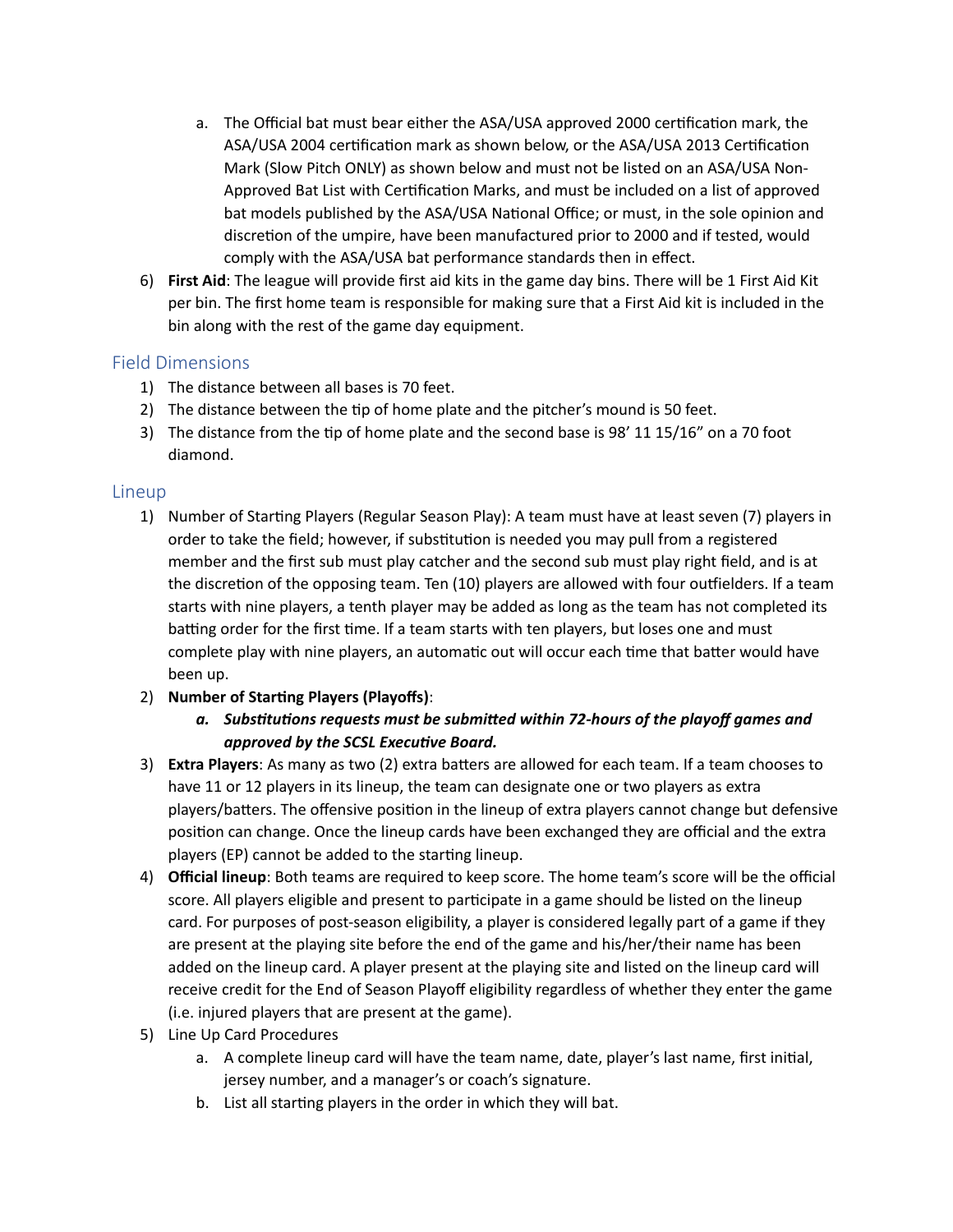- c. List all substitute players who are eligible and present for that game.
- d. List all injured players who are present and in attendance for the full game at the bottom of the line-up card.
- e. Present the card to the umpire who will check and collect it during the pregame meeting.
- f. At the end of each game, managers are required to initial the score on the umpire's lineup card(s).
- g. The **In/Out rule (subs�tu�ons)**: Any player may be subs�tuted for or replaced and reentered once provided that the players occupy the same batting position in the batting order. 2015 ASA/USA Rule 4§ 5A.

#### <span id="page-10-0"></span>Time Limit

- 1) All games have a 65-minute time limit or 7 innings. No new innings shall start after 60 minutes. The Umpire will keep the official game clock. When the time limit rule is in effect, time begins with the first pitch.
- 2) A game called by the Umpire shall be regulation if five or more complete innings have been played, or if the team second at bat has scored more runs in four or more innings than the other team has scored in five or more innings. The Umpire is empowered to call a game at any time because of darkness, rain, fire, panic or any other cause that places the patrons or players in peril. 2016 ASA/USA Rule 5 § 3 C.
- 3) When the tie-breaker rule is in effect, if the game is tied after the time limit has expired, the tie breaker rule shall be implemented at the start of the next inning and play will continue until a winner is determined.

#### <span id="page-10-1"></span>Legal Pitch Delivery

- 1) The ball must be delivered with a perceptible arc and reach a height of at least 6 feet from the ground, while not exceeding 12 feet from the ground.
- 2) The pitcher must begin with at least one foot in contact with the pitching plate when one is present.

#### <span id="page-10-2"></span>Game Day and Field Responsibilities

- 1) An Executive Board Member two hours prior to the start of the first game of the day will be responsible for reviewing field conditions prior to the HOME TEAM setting up the field to determine playability of that field. The Executive Board Member who is at the field should communicate the decision to the rest of the Executive Board with pictures and description of the field conditions.
- 2) The HOME TEAM for the first game on a field is responsible for sending team representatives to setup the field. The home team (as indicated by the schedule) will prepare the field for play before each game. Each team must use league-supplied softballs.

#### <span id="page-10-3"></span>Game Rules

- **1)** Starting Count
	- a. The batter shall assume a one (1) ball and one (1) strike count upon entering the batters box with one (1) free foul ball given after the second strike.
- **2) Run Rule**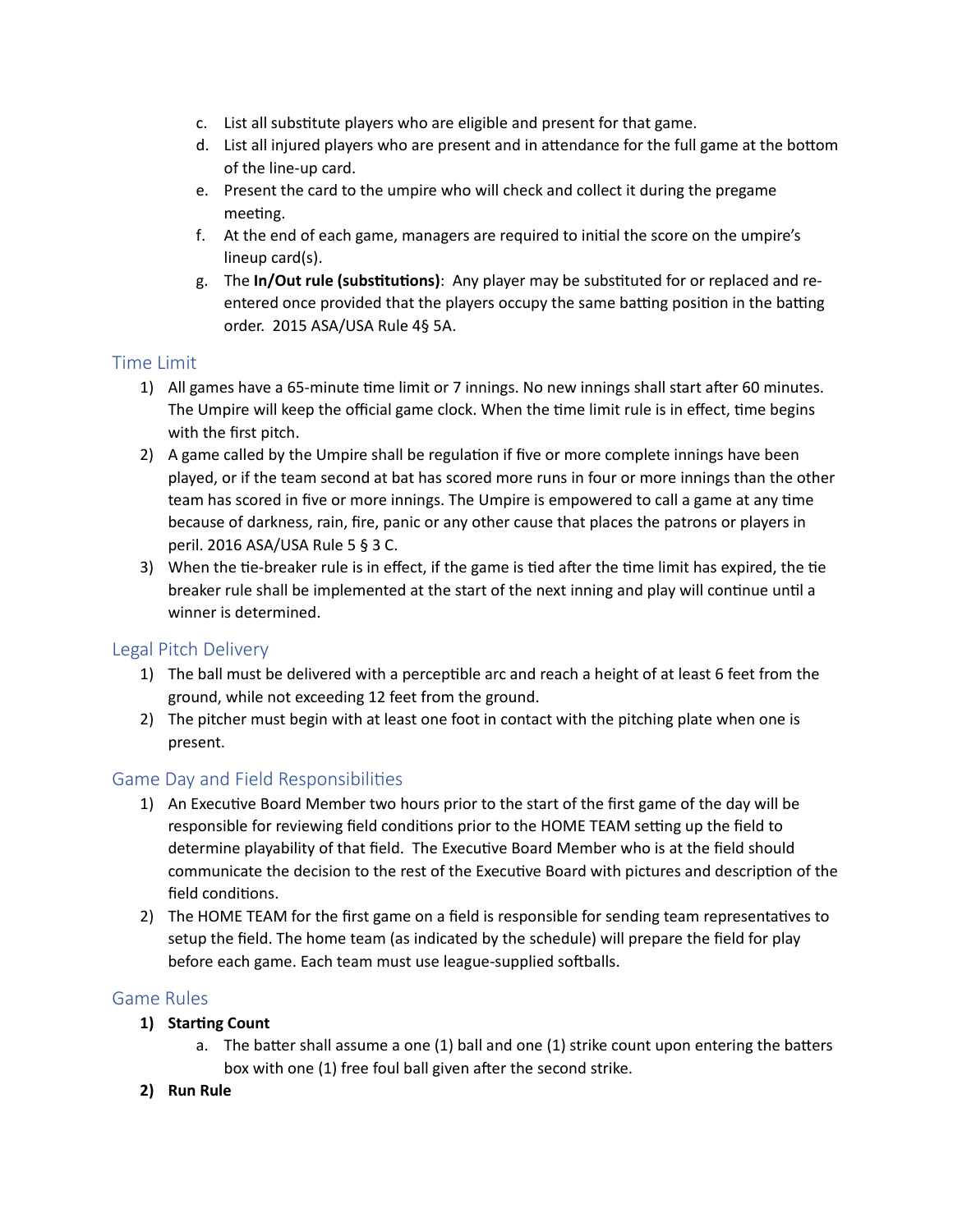- a. Complete Innings must be played and the game will end once the home team has bated in the bottom of the 7th Inning, unless the Run Rule comes into affect and supersedes the need for a full game to be completed. The Run Rule will be enforced when the home team is leading a�er the top of the 7th inning is played and there is no need to play the bottom half of the 7th inning. Additionally a Run Rule will be enforced when any team is ahead 20 runs after 4 innings and 15 runs after 5 innings. The team leading by 20 runs after 4 innings of play or 15 runs after 5 innings of play will be declared the winner.
- 3) Tie Games
	- a. If after 7 innings, the game is tied and if time remains, international rules will be utilized, in accordance with ASA/USA rules. It will continue to be utilized until a winner is determined or the time limit has been reached.
- 4) Courtesy Runner
	- a. Courtesy runner may be used for a base runner who is unable to run the bases. There is a limit of 1 courtesy base runner per inning. If the bater requiring a courtesy runner bats again in the same inning, the courtesy runner must be awarded.
	- b. A courtesy runner whose turn at bat comes up while on base:
		- i. The player who the courtesy runner is running for will be called out.
		- ii. The courtesy runner will be removed from the base and take their turn at bat.
		- iii. A second courtesy runner or a substitute is not permitted at this time.
- 5) Home Run Rule
	- a. The following out of the park home run rule will apply: Competitive  $-1$  and Recreational  $-0$ . In the Competitive Division, exceeding the home run rule will result in an out. In the Recreational Division, this will be a half-inning ending out.
- 6) Base Running and Fielding
	- a. The batter must remain in the batter's box until the ball passes the plate or is hit. A batter will be called out if he or she steps on home plate while hitting the ball. A foul ball on the third strike is an out.
	- b. The throwing of a bat can be grounds for ejection from a game.
	- c. The batted ball will be considered in fair play until the umpire calls it foul. On a fair or foul fly ball, a runner may tag up after the ball is touched.
	- d. A base runner is allowed to overrun first base. They will be called out if a�er overrunning first base the runner atempts to advance to second base and is legally touched with the ball while not in contact with the white first base bag. For the runner to be tagged out, the runner must have intent to advance beyond first base.
	- e. Runners cannot overrun second or third base.
	- f. Foot Off the Bag Rule: Clarification of the rule as noted in the 2009 ASA/USA Official Rules of Softball (page 92; Section 7/R): The runner is out (slow pitch) when the runner fails to keep contact with the base to which they are entitled until the ball is batted, touches the ground, OR reaches home plate. (new, 2010) What does this mean? If the bater swings and misses the ball and the runner steps off the bag AFTER the ball is batted, touches the ground, OR reaches home plate; the runner is safe. The umpire can call the runner out if they believe the runner left the bag BEFORE the ball reached the front plain of home plate. Recommendation: The judgment call falls upon the umpire, so best bet is to not lift your foot off the bag until the ball is hit.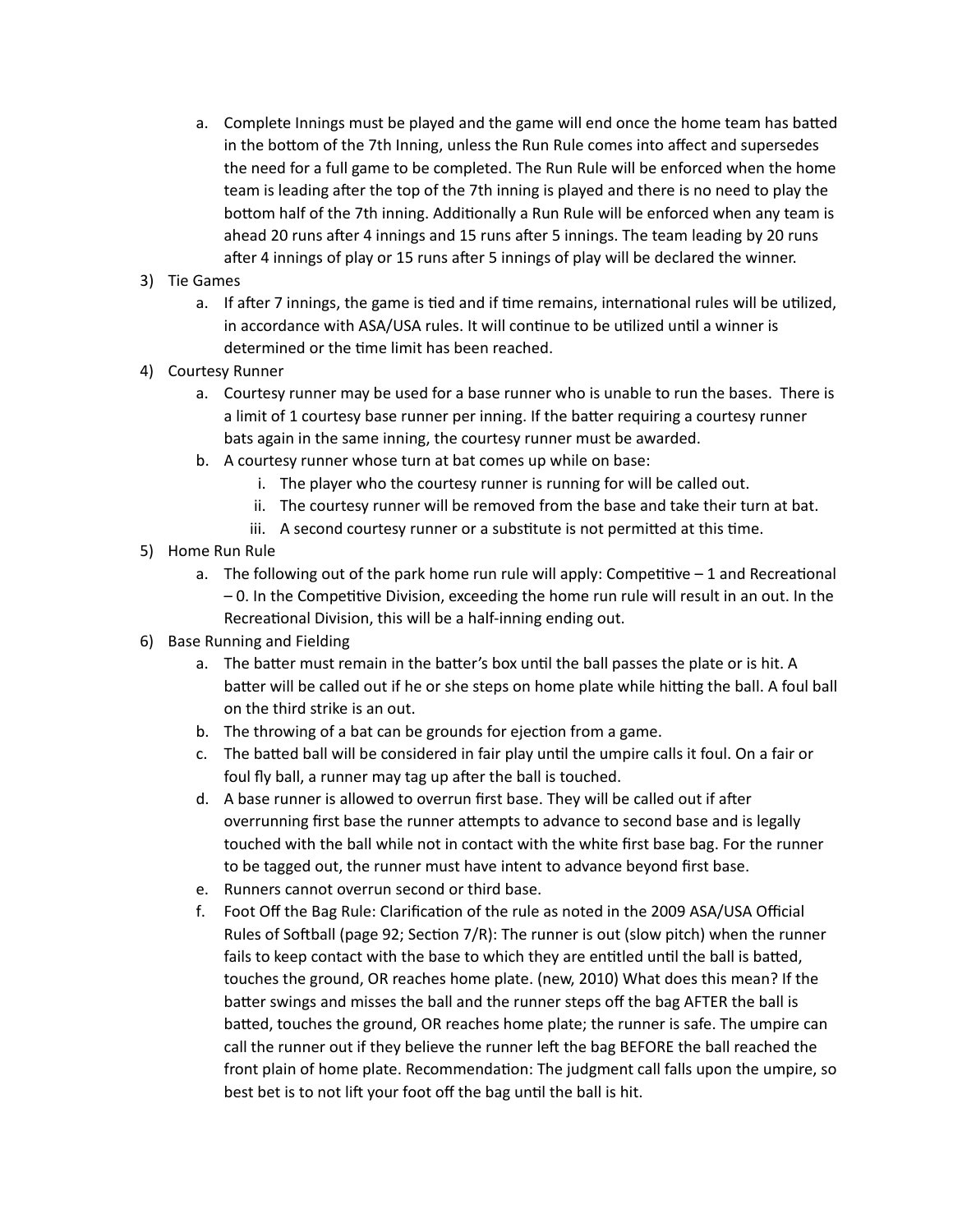- g. The infield fly rule applies when a runner is on first and second base, or bases are loaded (there must be a force out at third base), and a fly ball is hit into the infield and there are less than two outs. The umpire will call the bater out. The purpose is to prevent the fielding team from bobbling the ball and forcing a double play.
- h. Unless a fielder is in the process of going for the ball or making a play, the base runner has the right of way. If the fielder is making a play, the runner must not interfere with the fielder.
- i. If there is going to be a close play at home plate, it is recommended, but not required, for a runner to slide into home. If a collision occurs at home plate, the umpire will decide if the base runner should have slid according to the ASA/USA Collision rule in the ASA/USA handbook. Sliding at second and third bases is recommended to prevent injuries if a play is being made on those running to these bases. If a runner causes interference with a play by not sliding, the umpire will call it and the runner will be out.
- j. Sliding Bag Rule: If any base runner that through the act of sliding into a base, advancing to the base, or rounding a base moves the sliding base more than one foot from its original position:
	- i. If the runner slides into the bag, is considered safe, and ends their slide within contact where the bag originally was, the movement of the base shall not change the safe/out call regardless of the location of the base after movement. Player movement to the moved bag will not alter the safe/out call.
	- ii. A runner advancing to the bag without sliding  $-$  standing up  $-$  may not move the bag with their momentum beyond one foot of its original location, or they will be deemed to have over run the bag and they can be tagged out regardless of the continued contact with the moved bag.
	- iii. If the runner has rounded the bag, or gotten up after a safe slide, and attempted to advance and is now returning to the base, but it has moved, the runner will return to where the base was originally and the umpire will make the best judgment call possible relative to the location of where the bag should there be a play on the runner returning to the base. (new, 2010)
- k. Base Stealing: Base stealing is not allowed.
- l. Base coaches must not aid the base runners; once the play is determined over and time is called by the umpire, the base coach may positively encourage/congratulate the base runner.
- 7) Grace Period
	- a. A team that does not have at least eight (8) players at the playing site may request up to a ten (10)-minute delay of game. There is a five minute grace period after the game start time for a team to field a full team. (revised at the 4/6/2010 managers meeting) stated 10 minutes. If the 9th player arrives before the end of the five (5) minute grace period, the game must begin without further delay. A�er the lineup cards become official and the team has not gone through their batting order, if a 10th player arrives, they must immediately be added to the starting lineup. Any additional player may only be added as a substitute.
	- b. There will be a 5-minute rest period between games that are past the scheduled start time of a game. At the discretion of the umpire in charge, this can be extended on days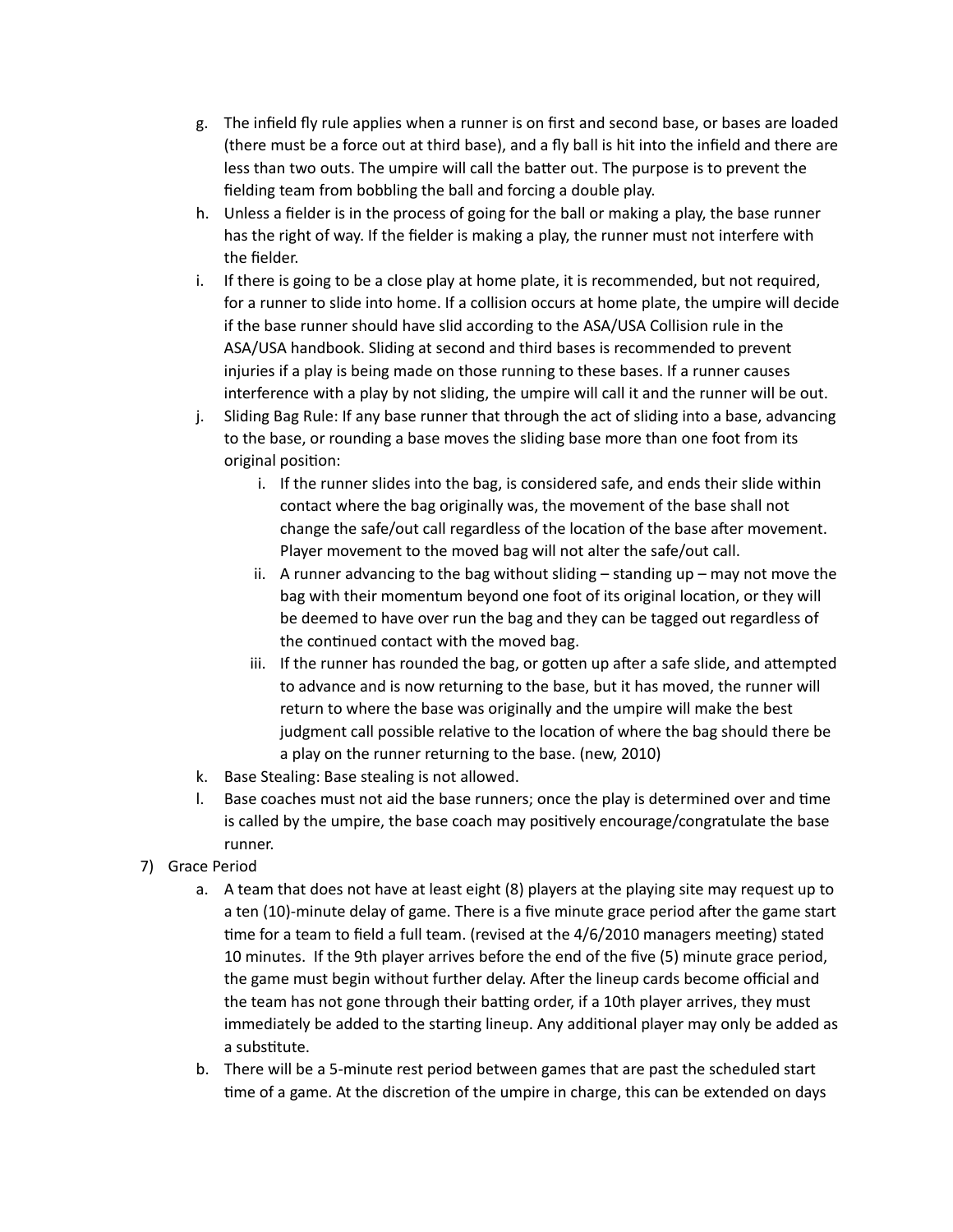where heat is considered to be a safety factor. If a game is over more than 5-minutes ahead of the scheduled start time of the next game, that game may start early if the umpire and both managers are all in agreement.

c. The grace period applies to regular season league games only. During the End of Season Playoffs, grace time is forfeit time.

#### <span id="page-13-0"></span>Forfeits

- 1) Game Day Forfeits
	- a. A game is forfeited if, after the grace period, a team cannot field eight players. The opposing team will be declared the winner and the score will be recorded as 7-0. If both teams are short at the end of the grace period, a double forfeit is declared.
	- b. Each team must have a copy of the others teams roster listing their players in attendance.
	- c. The umpire or a member of the executive board must sign both teams' score sheet immediately below the last listed name. **Nicknames are not allowed.**
	- d. If there is not an umpire or executive board member available then both team managers must sign both rosters.
	- e. If the rosters are not properly signed, the players on the said rosters risk losing playoff eligibility at the discretion of the Board of Directors.
	- f. Only players listed on both teams roster are eligible for playoffs.
	- g. In the case of a double header an addi�onal ten minutes will be alloted to allow the teams to field nine players before a forfeit is called for the 2nd game.
- 2) Each team must have a copy of the others teams roster listing their players in attendance. The umpire must sign both teams' score sheet. Nicknames are not allowed. If the umpire is not available, then both team managers must sign both rosters. Only players listed on both teams roster are eligible for playoffs.
- 3) In the case of a double header an addi�onal ten minutes will be alloted to allow the teams to field nine players before a forfeit is called for the 2nd game.
- 4) **Prior Game Forfeits**: The opposing team will be declared the winner and the score will be recorded at 7-0 for each game forfeited. The forfeiting team loses player eligibility for the forfeited games. All players on the team forfeited to will have eligibility for the forfeited games for playoffs.
	- a. Games forfeited in advance must be canceled at least 24 hours in advance to ensure umpire fees are not applied.
	- b. PRIOR GAME FORFEITS: The opposing team will be declared the winner and the score will be recorded at 7-0 for each game forfeited. The forfeiting team loses player eligibility for the forfeited games. All players on the team forfeited to will have eligibility for the forfeited games for playoffs.
		- i. Fees paid to umpires will be paid by the forfeiting team for any cancellation of the game that results in a fee being paid by the league to umpires.
		- ii. Fines are on a per occurrence basis and a team must pay their fine prior to their next scheduled games.
		- iii. If the fee is not paid in full before the team's next scheduled game, those games will also be considered forfeits.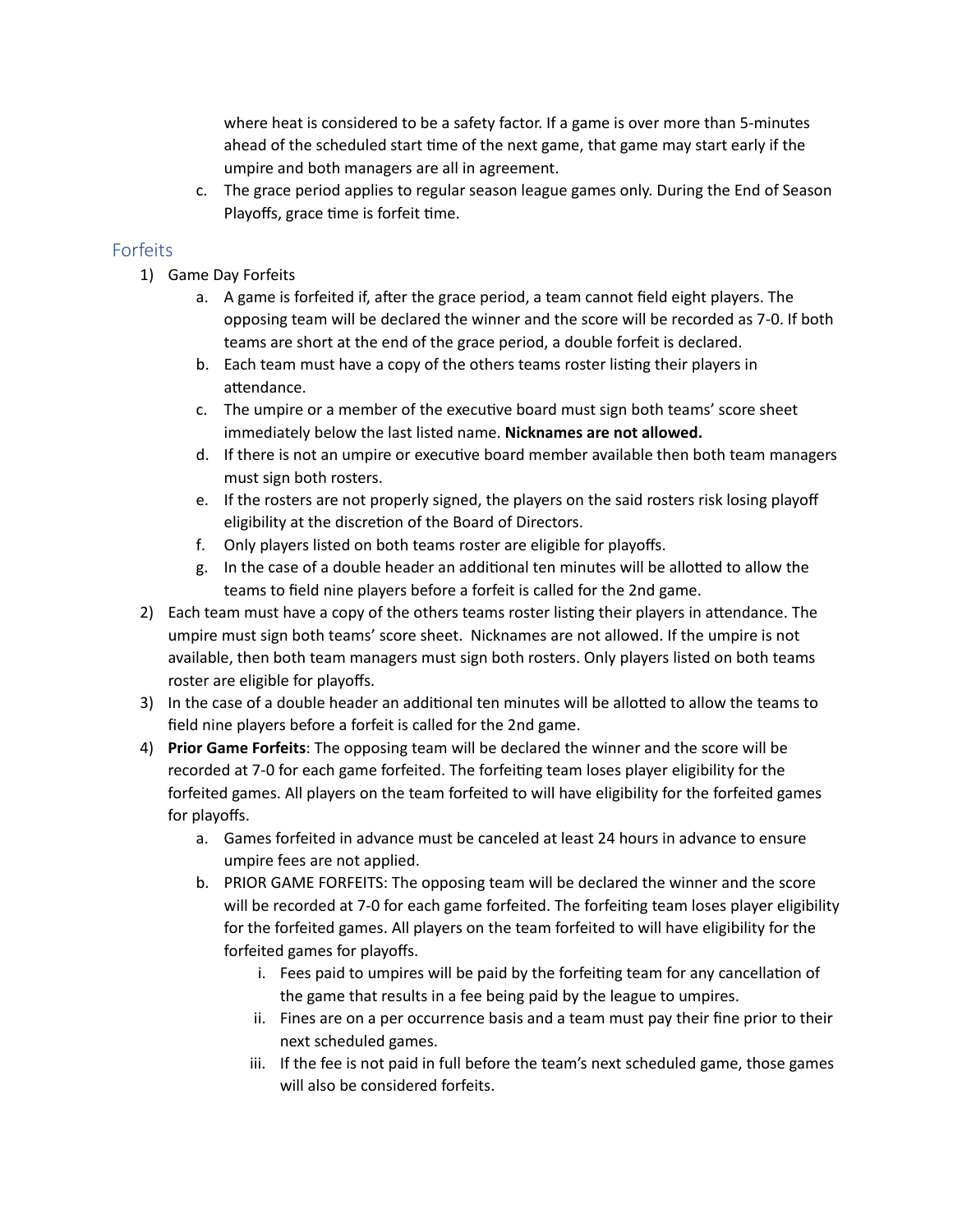- iv. A game canceled due to inclement weather will be rescheduled at the next available opening with no exceptions. Appropriate team managers and coaches will be notified as soon as possible. Changes will be noted on the website and phone line.
- c. Fees paid to umpires will be paid by the forfeiting team for any cancellation of the game that results in a fee being paid by the league to umpires.
- d. Fines are on a per occurrence basis and a team must pay their fine prior to their next scheduled games. If the fee is not paid in full before the team's next scheduled game, those games will also be considered forfeits.
- e. A game canceled due to inclement weather will be rescheduled as soon as possible. Appropriate team managers and coaches will be no�fied as soon as possible. Changes will be noted on the website and phone line.

#### <span id="page-14-0"></span>**Ejections**

- 1) Any player ejected by an umpire is automa�cally suspended from the team's next game and may be subject to further actions by the Board after an investigation of the incident is completed.
- 2) Verbal abuse or swearing at the umpire or opposing players are grounds for ejection from the game.
- 3) Only the manager or coach represents the team in all discussions with officials and the opposing team.
- 4) All paid playing members must sign and acknowledge the Member Code of Conduct prior to completion of registration. Acknowledgement of the Member Code of Conduct counts as first warning.

#### <span id="page-14-1"></span>Official Scorekeeping

- 1) The Home team will be the official scorekeeper of the game. If the home team does not have a scorekeeper, the visiting team may keep official score.
- 2) The official score will be recorded by the home team on the scorebook and submited to the SCSL Assistant Commissioners after each game.
	- a. Failure to communicate the official scores to the Assistant Commissioners without one (1) week of the game will result in a warning to the applicable home team. The second failure to communicate official scores to the Assistant Commissioners will result in a 5 (five) run deficit at the start of the next scheduled game.

#### <span id="page-14-2"></span>Protests

- 1) Any team manager can lodge a protest on regularly scheduled season games against another team for failing to comply with ASA/USA rules, and/or SCSL bylaws by filing a formal signed protest with the commissioner and opening a \$50 escrow account with the Treasurer.
- 2) The Executive Board will then review the appropriate governing documents and rule on the applicability of the protest.
- 3) Upon its ruling, the Executive Board will also determine the appropriate restitution if any.